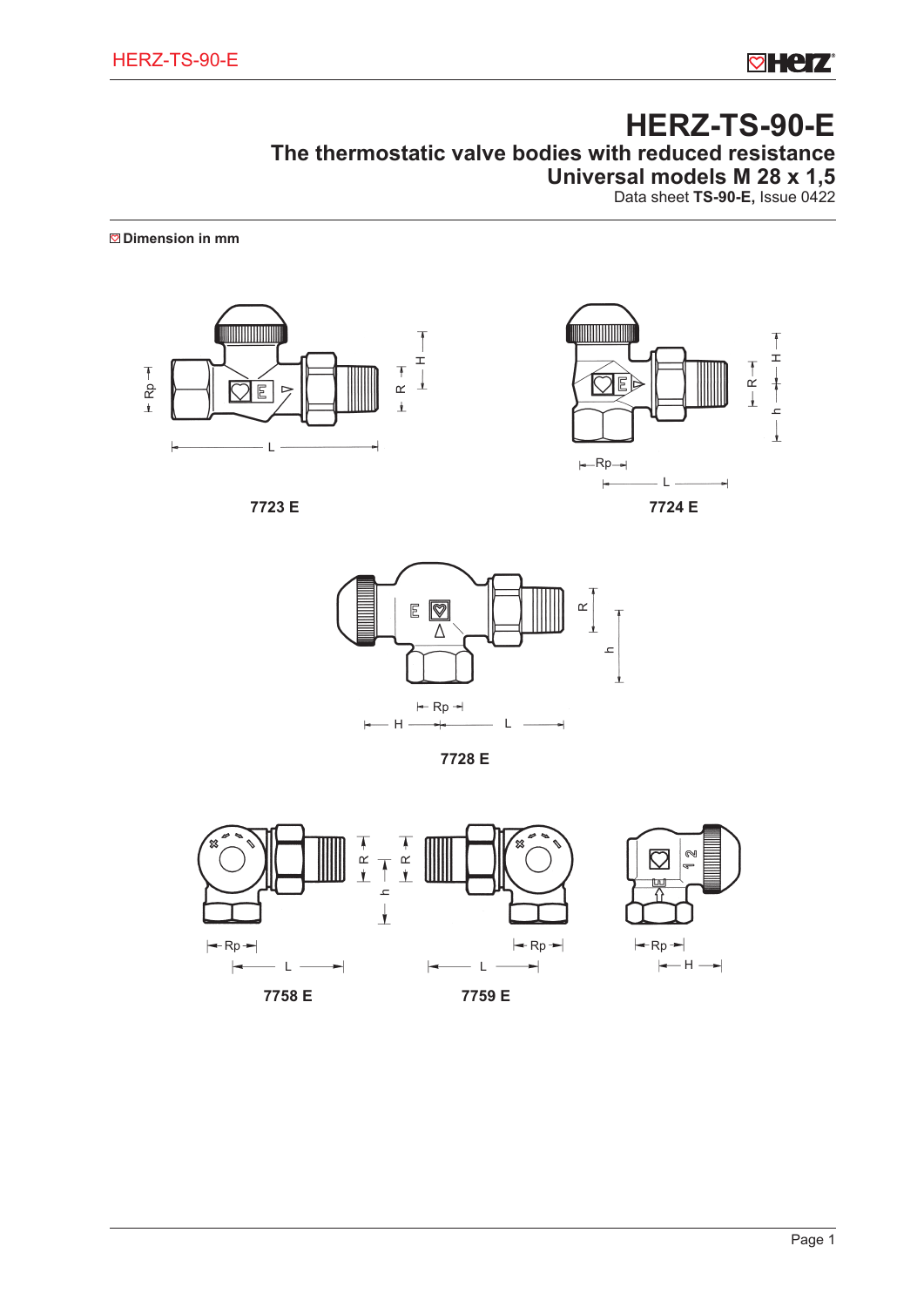# **Dimensions in mm**

| Art. No. | <b>Designation</b>  | <b>DN</b> | Rp," | $R,$ " | $\varnothing$ , mm       | $L.$ mm | H, mm | h, mm                    | Order No. |  |
|----------|---------------------|-----------|------|--------|--------------------------|---------|-------|--------------------------|-----------|--|
|          | Straight model      | 10        | 3/8  | 3/8    | 12                       | 85      | 27    |                          | 1772300   |  |
| 7723     |                     | 15        | 1/2  | 1/2    | 15                       | 95      | 27    |                          | 1772301   |  |
|          | 7724<br>Angle model | 10        | 3/8  | 3/8    | 12                       | 52      | 27    | 22                       | 17724 00  |  |
|          |                     | 15        | 1/2  | 1/2    | 15                       | 58      | 23    | 26                       | 1772401   |  |
| 7728     | Reverse angle model | 10        | 3/8  | 3/8    | 12                       | 49      | 35    | 27                       | 17728 00  |  |
|          |                     | 15        | 1/2  | 1/2    | 15                       | 55      | 35    | 33                       | 1772801   |  |
| 7758     | 3-axis valve "AB"   | 10        | 3/8  | 3/8    | $\overline{\phantom{0}}$ |         |       | $\overline{\phantom{m}}$ | 1775801   |  |
|          |                     | 15        | 1/2  | 1/2    | 15                       | 53      | 26    | 31                       |           |  |
| 7759     | 3-axis valve "CD"   | 10        | 3/8  | 3/8    | —                        |         |       |                          |           |  |
|          |                     | 15        | 1/2  | 1/2    | 15                       | 53      | 26    | 31                       | 1775901   |  |

# **Other models**

# **HERZ-TS-E**

# **Standard model with threaded socket**

| 7723 E | $1/2 - 1$ | Straight model |
|--------|-----------|----------------|
| 7724 E | $1/2 - 1$ | Angle model    |

**7728 E** 1/2 – 1 Reverse angle model

For these versions, see the HERZ-TS-E data sheet.

# **Operation data**

| Max. operating temperature                                               | 120 $\degree$ C   |
|--------------------------------------------------------------------------|-------------------|
| Max. operating pressure                                                  | 10 <sub>bar</sub> |
| Max. permissible differential pressure                                   | $0.2b$ ar         |
| Water purity in accordance with the ÖNORM H 5195 and VDI 2035 standards. |                   |

# **HERZ compression adapters**

When using HERZ compression unions for copper and steel pipes, observe the permissible temperatures and pressures as specified in EN 1254-2: 1998 Table 5. The plastic pipe connections are suitable for application classes 4 and 5 according to ISO 10508 (panel heating and radiator connection) and for pipes made of PE-RT (EN ISO 22391), PP (EN ISO 15874), PB (EN ISO 15876) und PE-X (EN ISO 15875). This results in a maximum operating temperature of 95 °C at 10 bar. It is up to the user to select the operating pressure and temperature for the respective pipe type so that the standard values and the permissible operating data of the manufacturer are adhered to.

# **Field of application**

Water heating systems in one or two-pipe operation.

# **Radiator connection**

Iron pipe connection **6210**, with cone seal. It is recommended that the HERZ assembly key **6680** be used.

# **Further connecting options**

Order numbers are available in HERZ Product Range Catalogue.

To be used instead of the radiator connection.

|      |                                             | TO DG QUGQ MIULGO OF LIIG TOQIQLOF OOTHIGOLIOH.                                                                                                      |
|------|---------------------------------------------|------------------------------------------------------------------------------------------------------------------------------------------------------|
| 6210 | 1/2                                         | Iron pipe connection, lengths 26 and 35 mm.                                                                                                          |
| 6211 | 3/8                                         | Radiator connection. 1/2 x 3/8.                                                                                                                      |
| 6218 | $3/8 - 3/4$                                 | Long threaded bush, withoutu nut, can be shortened to even out installation dimension<br>differences. Lengths 40, 76 and 70 mm.                      |
| 6218 | 1/2                                         | Threaded bush, without nut. Lengths 36, 39, 42, 48 and 76 mm.                                                                                        |
| 6235 | $5/8 - 3/4$                                 | Solder connection, for pipe external diameters 12, 15 and 18 mm.                                                                                     |
| 6249 | $3/8 - 3/4$                                 | Iron pipe connection elbow, without nut, conical seal.                                                                                               |
| 6274 | $G \frac{3}{4}$                             | Compression adapter for chrome-plated metal pipes and stainless steel pipes, for exter-<br>nal pipe diameters 8, 10, 12, 14, 15, 16 mm.              |
| 6098 | $G \frac{3}{4}$                             | Compression adapte for PE-X-, PB and plastic composite pipes.                                                                                        |
|      | To be used at the socket side of the valve: |                                                                                                                                                      |
| 6219 | 1/2                                         | Reduction socket, brass version, for connecting pipe/valve, female thread (pipe) x male<br>thread (valve), 1 x 1/2, 11/4 x 1/2, 1 x 3/4, 11/4 x 3/4. |
| 6066 | M 22 x 1.5                                  | Plastic pipe connections for PE-X, PB and aluminium composite pipes,                                                                                 |
|      |                                             | to be used with adapter 1 6272 01 (G 1/2 x M 22 x 1,5).                                                                                              |
| 6098 | G <sub>3/4</sub>                            | Compression adapte for PE-X-, PB and plastic composite pipes,<br>to be used with adapter 1 6266 01 (G $1/2 \times G$ 3/4).                           |

For pipe dimensions of plastic pipe connections please refer to Herz catalogue.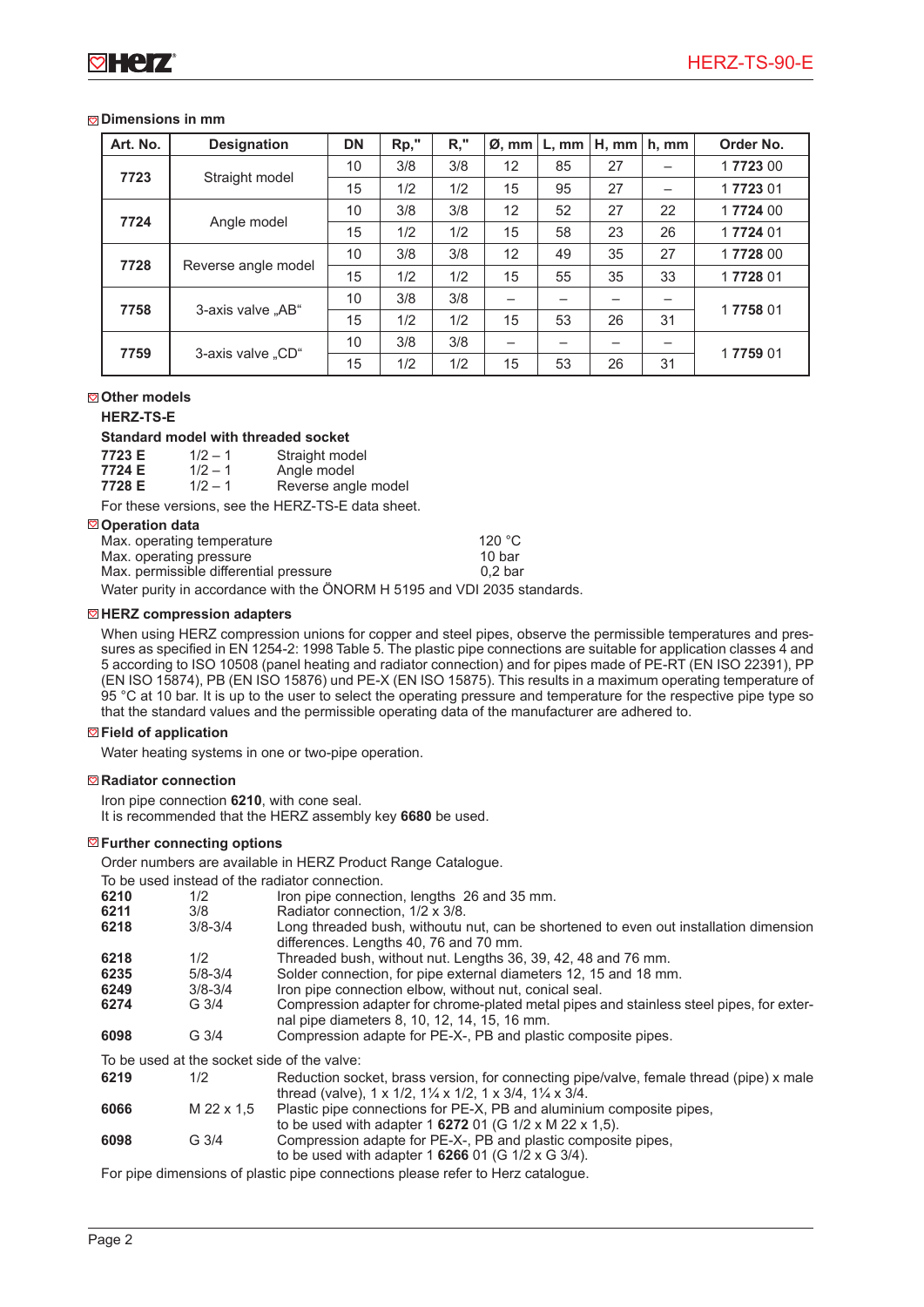

# **Pipe connecting, universal models**

The universal models are equipped with special sockets offering the option of connecting either a threaded pipe or calibrated soft-steel or copper pipe, the latter two by means of a compression union.The compression union must be ordered separately.

When using R = 1/2 valves for external pipe diameters of 10, 12, 14, 16 and 18 mm use adapter Art. No. **6272** between valve and the compression union.

| Pipe Ø D mm   |          | 12                                                                   | 10 | 12                                | 14  | 15                       | 16                  |           |
|---------------|----------|----------------------------------------------------------------------|----|-----------------------------------|-----|--------------------------|---------------------|-----------|
| l Valve       | $R =$    |                                                                      |    |                                   | 1/2 |                          |                     |           |
| Adapter       | Ord. No. | -                                                                    |    | 1 6272 01   1 6272 01   1 6272 01 |     | $\overline{\phantom{0}}$ | 1 6272 01 1 6272 11 |           |
| l Comp. union |          | Ord. No.   1 6292 00   1 6284 00   1 6284 01   1 6284 03   1 6292 01 |    |                                   |     |                          | 1 6284 05           | 1 6289 01 |

We suggest using support sleeves for the installation of soft steel or copper pipes with compression union. For perfect compression union installation, it is imperative to lubricate the thread of the locking nut as well as the olive with oil. We refer to our instructions for installation.

#### **Special design features**

# **Changing the upper part of a thermostatic valve**



- The upper part of the HERZ thermostatic valve can be changed under pressure by means of the HERZ changing tool for the purpose of:
- Cleaning the seal at the spindle and/or changing the upper part of the valve. These are easy methods of removing defects in radiator thermostat valves, caused e. g. by foreign substances suchas dirt, welding and soldering residues.

When using the valve with the new upper part follow the instructions enclosed with the changing tool.

# **Spindle Seal**

# **HERZ-TS-90 O-Ring-Chamber**



An O-Ring is used as a spindle seal. It is located in a brass chamber which can be changing during operation. The O-Ring keeps maintennance requirements to a minimum and permits smooth valve operation over a long period of time.

# **Changing the O-Ring**

- 1. Dismantle the HERZ thermostatic head and/or the HERZ-TS handwheel.
- 2. Then, the O-Ring chamber, including the O-Ring, is unscrewed and replaced with a new one. During this change, use a wrench to hold the upper part. During dismantling, the valve is completely open and therefore sealed tight. However, a few drops of water may leak out.
- 3. For re-assembley follow the above steps in reverse sequence. When installing the HERZ-TS handwheel, make sure that the valve closes by turning.

Article number for O-Ring set: 1 **6890** 00

# **HERZ-Thermostatic valve**

#### **Nominal lift**



The screw cap serves for operation during the installation phase (pipe flushing). The thermostatic valve is formed by removing the screw cap and screwing in the HERZ thermostatic head without draining the heating system.

Setting the nominal lift with the screw cap:

On the knurled part of the circumference of the screw cap there are two setting marks (webs in) alignment with the "+" and "–" marks.

- 1. Close the valve by turning the screw cap clockwise.
- 2. Mark the position corresponding to the setting mark "+"
- 3. Turn the screw cap anti-clockwise until the setting mark "–" is at the position marked under item 2.

# **Installation**

The lower part of the thermostatic valve is incorporated into the radiator intake with the flow in the Installation direction of the arrow (arrow on the valve body). If possible, the HERZ thermostatic head should be in a horizontal position in order to permit optimum room temperature control and minimise interference.

#### **Important for installation**

Under no circumstances should the HERZ thermostatic head be exposed to direct sunlight or to the Important for Installation effects of equipment emitting relevant quantities of heat, e.g. TV sets. If the radiator is covered by curtains this will lead to the formation of a heat accumulation zone in which the thermostat cannot sense the room temperature and consequently is not in a position to properly control it. In such cases, use the HERZ thermostat with remote sensor or the HERZ thermostat with remote adjustment.

For detailed information on the HERZ thermostats consult the individual standard sheets.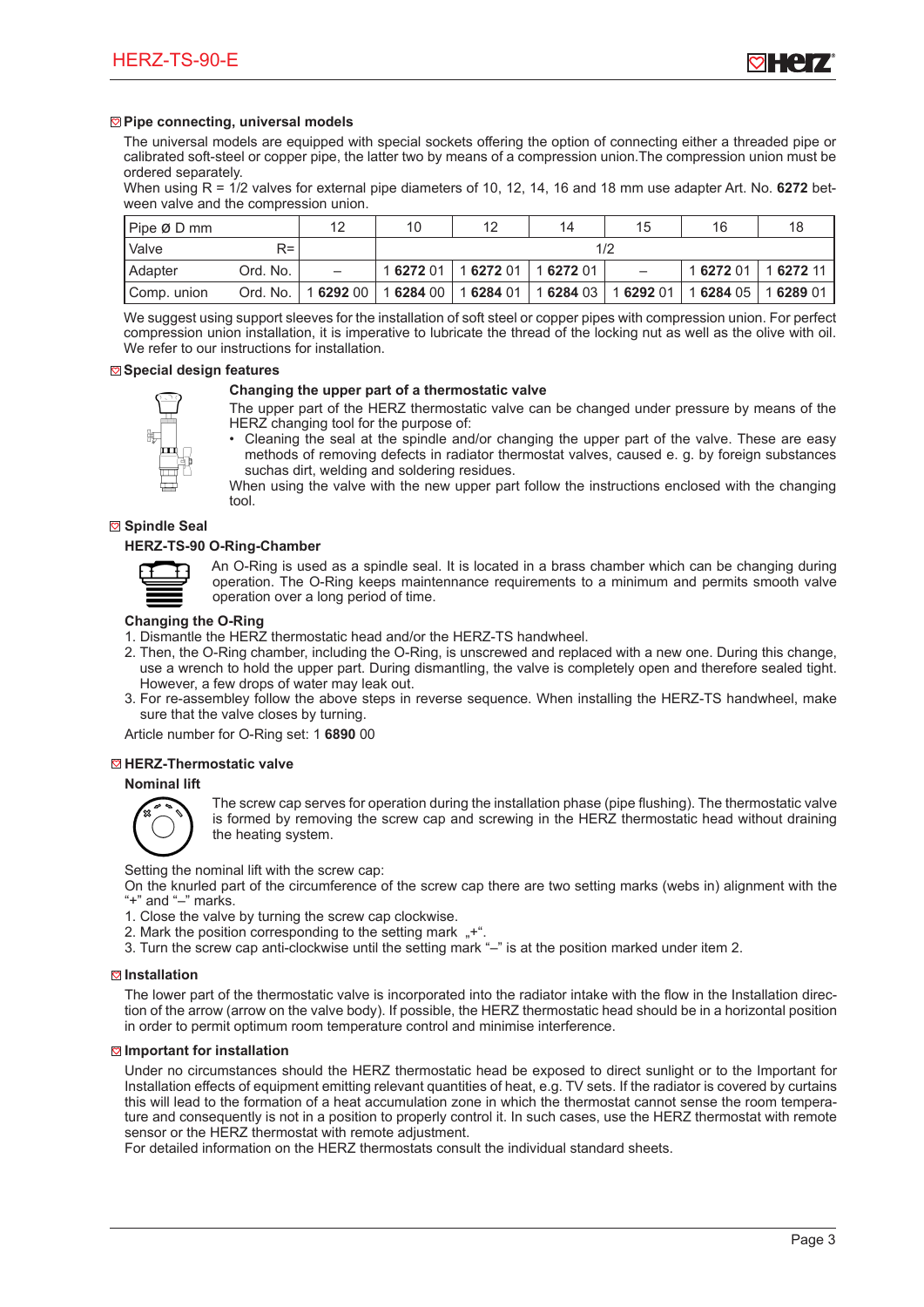

# **Summer setting**

After the end of the heating period open the valve completely by turning it in an anti-clockwise direction to prevent dirt deposits at the valve seat.

## **HERZ-TS Handwheel**



In the exceptional case that the HERZ thermostatic valve lower part is not equipped with a HERZ thermostatic head, the HERZ-TS handwheel is used to replace the screw cap. During installation, follow the instructions enclosed with the handwheel.

# **Accessories**

|  | 1668000 | HERZ Assembly key for connections |  |  |  |
|--|---------|-----------------------------------|--|--|--|
|--|---------|-----------------------------------|--|--|--|

1 **6807** 90 HERZ-TS-90 Assembly key<br>1 **7780** 00 HERZ-Changefix tool, chan

HERZ-Changefix tool, changing tool for thermostat upper parts

#### **Handwheel**

1 **9102** 80 HERZ-TS-90-Handwheel, Serie 9000 "Design"

## **Thermostatic head**

1 **7262** 00 Radiator thermostat for maximum flow within the proportional range with automatic frost protection, limitation and locking of set value range, white hand wheel

# **Spare parts**

| 1 6379 02 | HERZ-TS-90-E Upper thermostatic insert |
|-----------|----------------------------------------|
| 1689000   | HERZ-TS-90 O-Ring set                  |

# **Disposal**

Local and currently applicable legislation must be observed for disposal.

#### **<del><b>**</u><sup> $\boldsymbol{\nabla}$ </sup> Material</del>

Pursuant to Article 33 of the REACH Regulation (EC No. 1907/2006), we are obliged to point out that the material lead is listed on the SVHC list and that all brass components manufactured in our products exceed 0.1 % (w / w) lead (CAS: 7439-92-1 / EINECS: 231-100-4). Since lead is a component part of an alloy, actual exposure is not possible and therefore no additional information on safe use is necessary.

All specifications and statements within this document are according to information available at the time of printing and meant for informational purpose only. Herz Armaturen reserves the right to modify and change products as well as its technical specifications and/or it functioning according to technological progress and requirements. It is understood<br>that all images of Herz products are sym of any further questions don't hesitate to contact your closest HERZ Branch-office.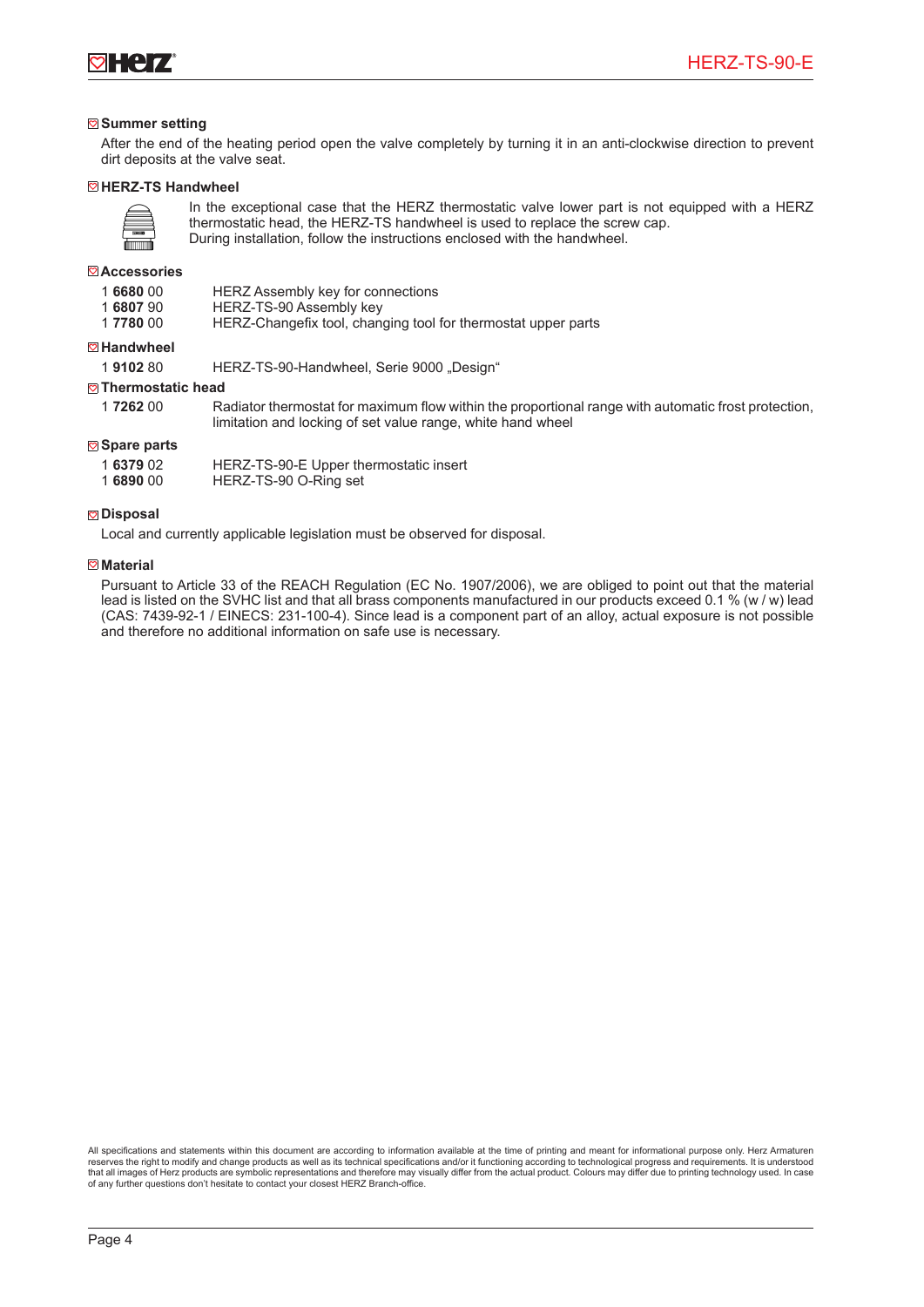

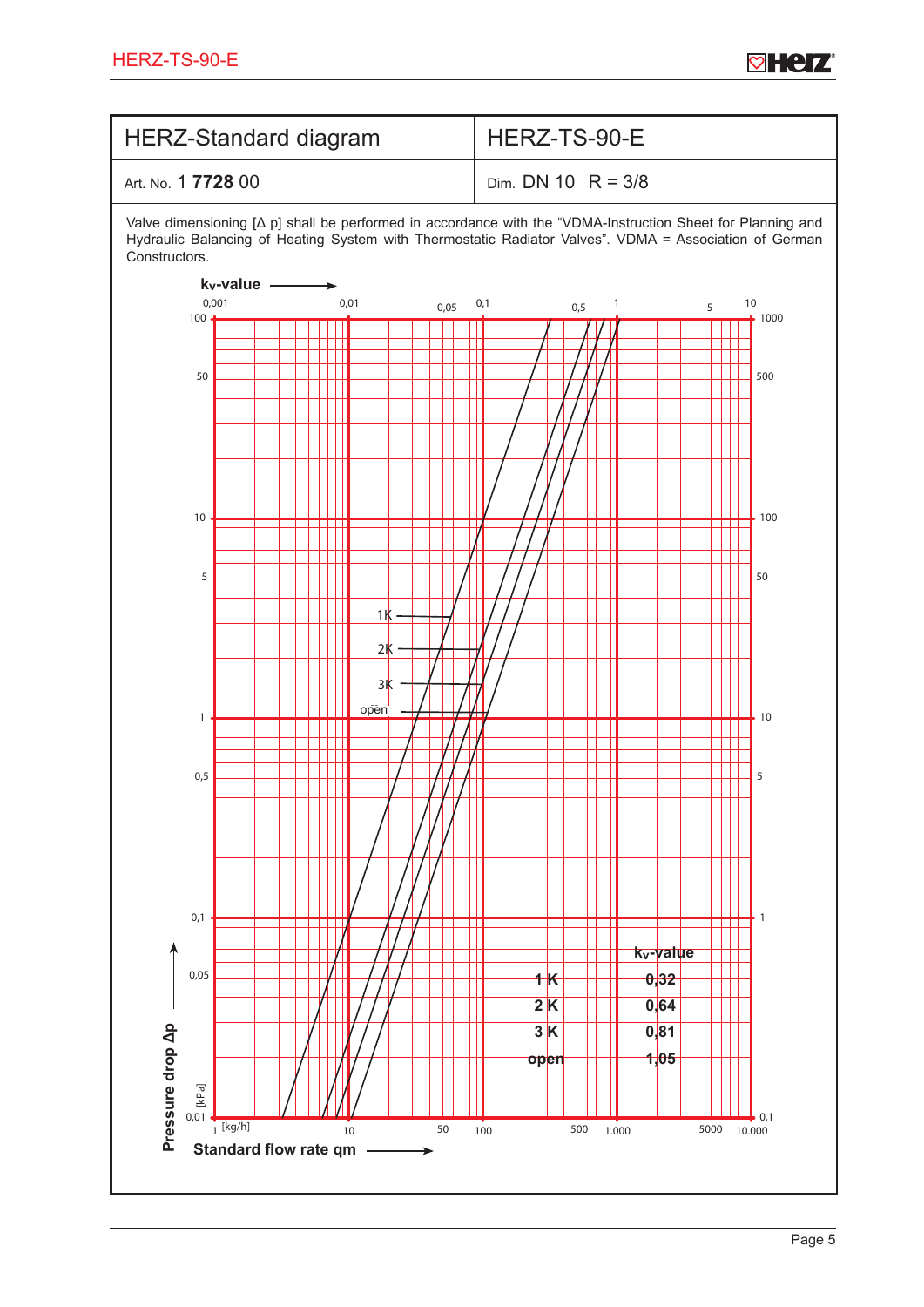

**øHerz**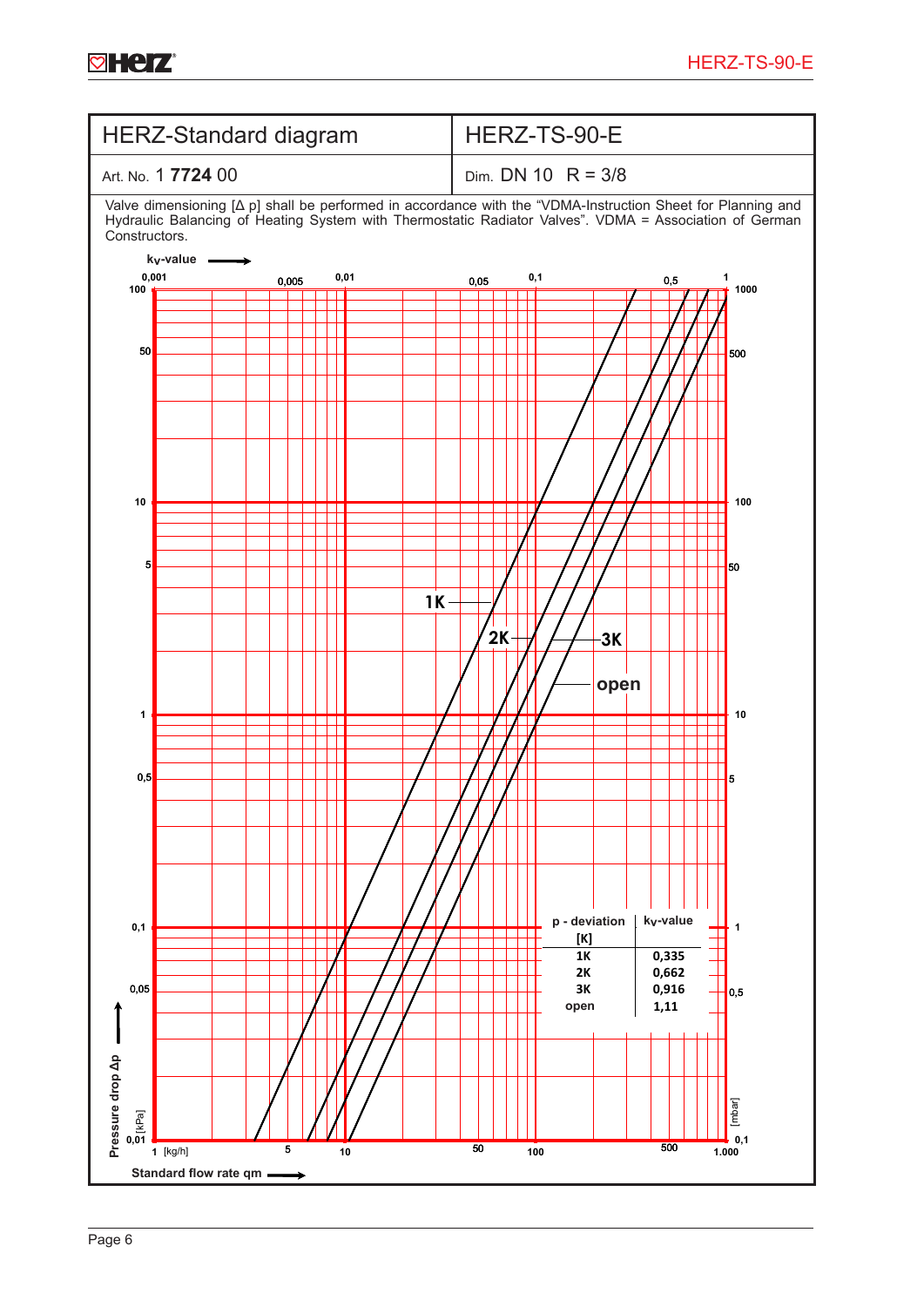

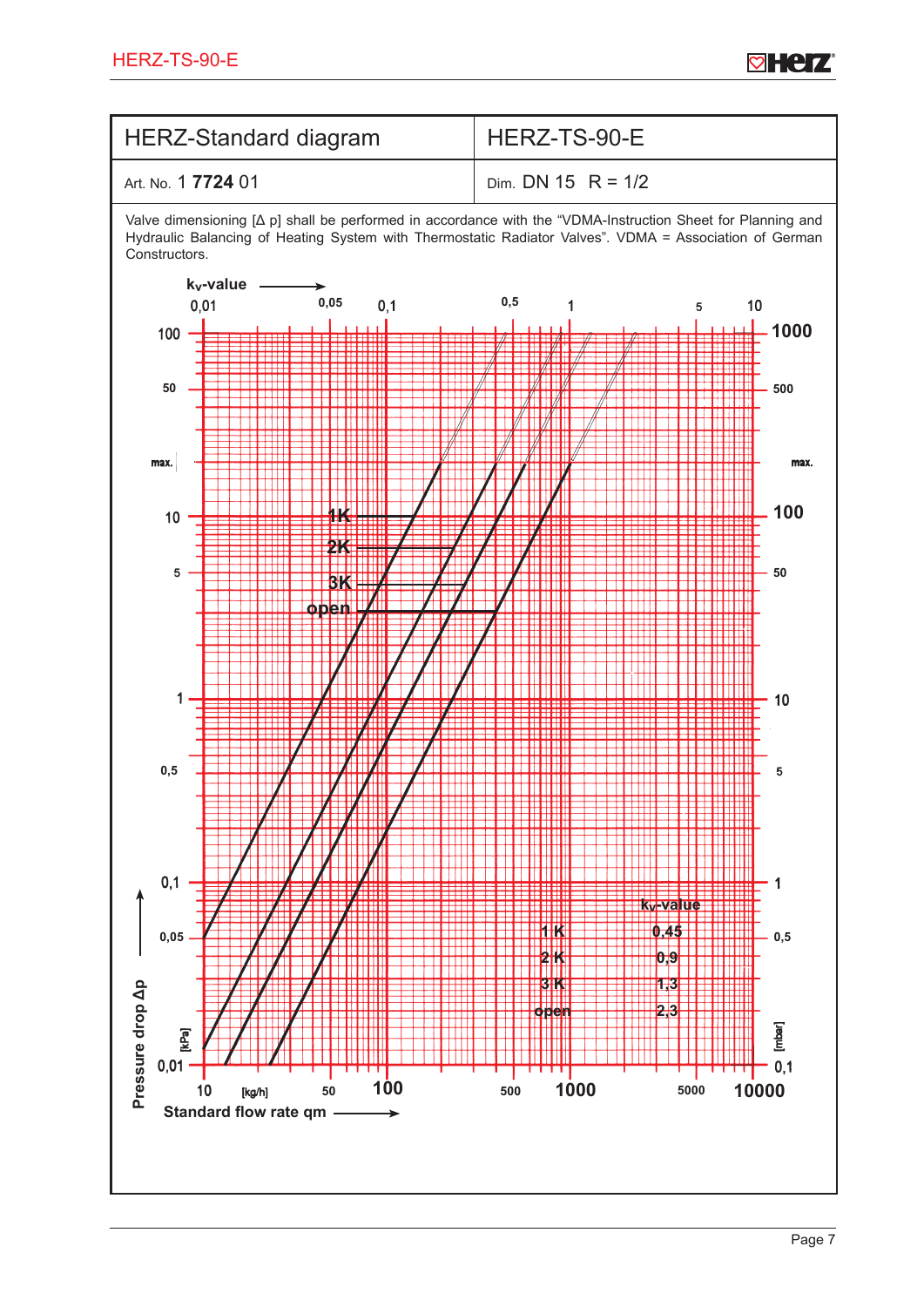

**øHerz**